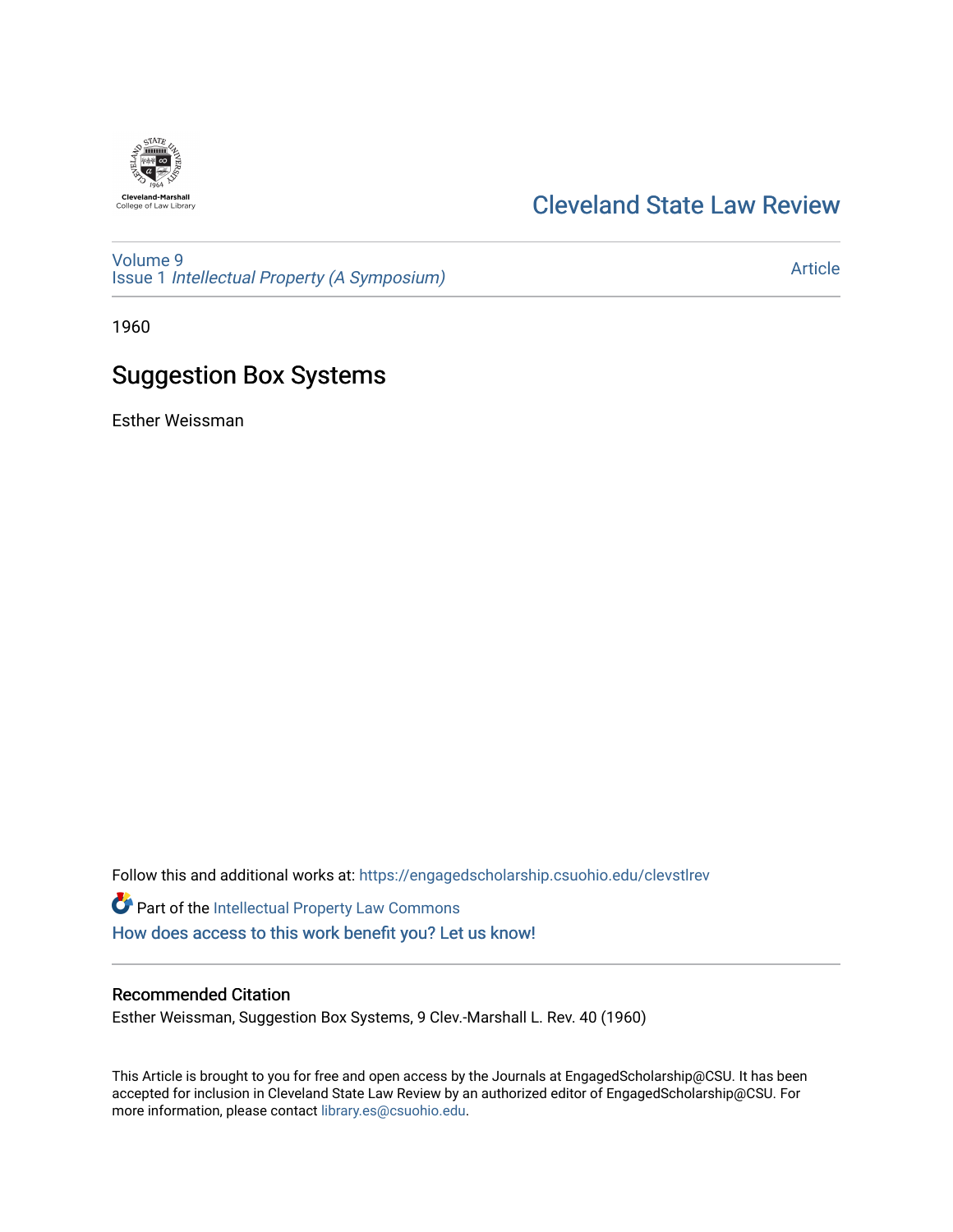## *"Suggestion Box" Systems*

## *Esther Weissman\**

**T HE EMPLOYEE "CSUGGESTION BOX"** has become a common feature of American enterprise. Its use is simple and beneficial. An employee writes an idea on a blank form conveniently made available in his work area and drops his suggestion into a box provided for such suggestions. Today there are at least **229** suggestion systems in operation,<sup>1</sup> covering approximately 5,000,-**000** employees, and a yearly average of **\$13,350,000.00** is being given out in awards.<sup>2</sup>

The employee with an idea for improvement of the complex productive or commercial process is encouraged **by** the prospect of objectively determined awards to submit his idea to management through the impersonal medium of a suggestion box.

The suggestion forms are collected periodically from the various departments, and decisions on the suggestions are made **by** management. For every idea accepted a cash award usually is made. If no cash value can be shown, the accepted suggestion wins a nominal award of perhaps **\$5** or **\$10.** Where a saving in labor costs can be shown, the employee is usually paid a predetermined percentage of that saving. In some cases the payoffs are substantial: top awards in some companies can run into several thousand dollars.<sup>3</sup>

Many legal questions arise in connection with suggestion systems. But there has been little litigation in this field so far, probably because of the small scale nature of most of the claims which develop as a result of such suggestions. But with the rapid expansion of suggestion systems, more attention will be given to their legal aspects.

Before going into the specific problems of suggestion systems, the general area of ownership of employee ideas should be reviewed.

#### Common Law Ownership of Employee Ideas

The law governing employee ideas is fairly well settled. If an employee is hired to work on a specific invention or assigned to work on a particular problem, the employer has the right to complete ownership of the idea, including assignment to him.

**<sup>\*</sup>** Pre-Law studies at Temple University and Fenn College; third-year student at Cleveland-Marshall Law School.

**<sup>1</sup>** National Association of Suggestion Systems, Annual Statistical Report for **1959.**

**<sup>2</sup>** Id.

**<sup>3</sup>** Whyte, Money and Motivation **170 (1955).**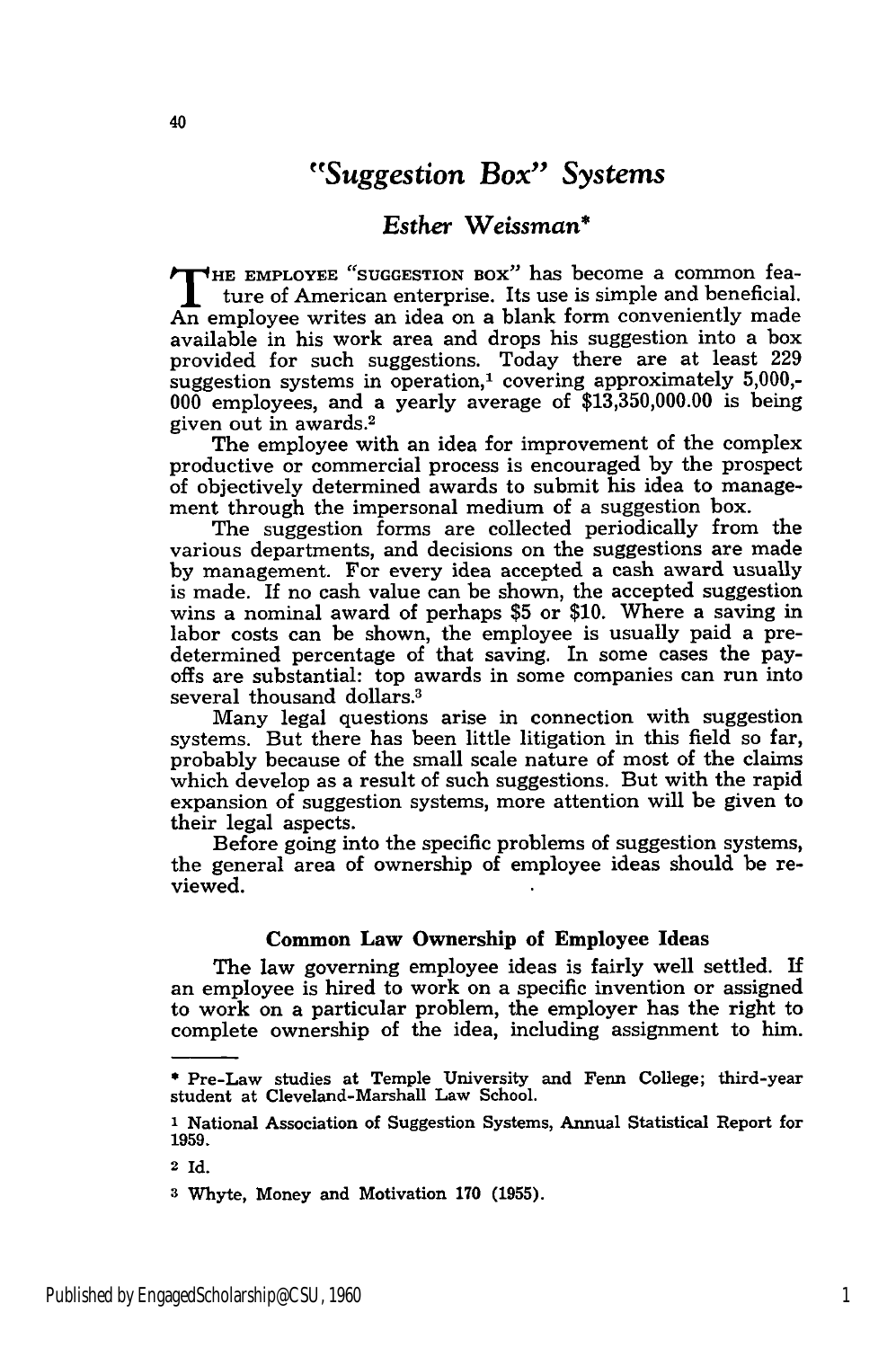The reason is that the employee has only done what he was employed and paid to do.4

In the case of an employee not hired specifically to invent, if he conceives and perfects an invention during his working hours, using his employer's materials and facilities, the employer is entitled to a "shop right" in the invention. This is a non-exclusive right to make, sell or use the invention without paying the employee any royalties.<sup>5</sup> The reasoning is based on the equitable principle that the employer is entitled to that which embodies his own property. The employe retains the actual ownership of the idea and keeps all patent rights, unless, of course, he has previously contracted this right away.<sup>6</sup>

Under rules of estoppel and laches, courts have held that the employee cannot claim any right to compensation for his invention because a right similar to a shop right arises in the employer when the employee allows his employer to use his invention over a period of years, and to make serious changes in plant equipment to accommodate the invention, without ever intimating to the employer that he expects payment.7

In an Ohio case, the Court mentioned this extension of shop rights in ideas developed by an employee during his non-working hours, but also pointed out that an emplyee can protect himself from the accrual of such rights by contract.8 An opinion in a later case further explained that an express agreement between employer and employee for the employer to compensate his employee for any ideas developed at home or at work is valid; and will supersede implied shop rights.<sup>9</sup> Actually this is just a statement of the freedom to contract away certain of one's common law rights as long as it is not against public policy.

Though this whole theory of the extension of shop rights into an employee's non-working hours is questionable, and seemingly in direct contradiction to the very definition of shop right, the fact that a contract can alter these relations has direct bearing on suggestion systems. For in suggestion systems isn't the employer, by soliciting any ideas developed by his employees without any reservation as to those developed at work, impliedly, if not expressly waiving any shop rights he may have in such ideas?

<sup>4</sup> Marshall v. Colgate, 175 F. 2d 215 (3rd Cir. 1949); Blum v. Commissioner of Internal Revenue, 183 F. 2d 281 (3rd Cir. 1950); United States v. Dubilier Condenser Corp., 289 U. **S.** 178, 53 **S.** Ct. 554, 77 L. Ed. 1114 (1933).

**<sup>5</sup>**United States v. Dubilier, supra note 4.

**<sup>6</sup>** E. F. Drew & Co. v. Reinhard, 170 F. 2d 679 (2d Cir. 1948); Barlow & Sielig Mfg. Co. v. Patch, 232 Wis. 220, 286 N. W. 577 (1939).

**<sup>7</sup>**Dovel et al. v. Sloss-Sheffield Steel & Iron Co., 139 F. 2d 36, 38 (5th Cir. 1943).

**<sup>8</sup>**Gemco Co. v. Henderson, **151** Ohio St. 95, 94 N. E. 2d 596 (1949).

**<sup>9</sup>** Deye v. Quality Engraving Electrotype Co., 90 Ohio App. 324, 100 N. E. 2d 310 (1951). Mention of the right to contract away shop rights either expressly or impliedly is also made in Oliver v. Autographic Register Co., 119 N. J. Eq. 481, 183 A. 171 (1939).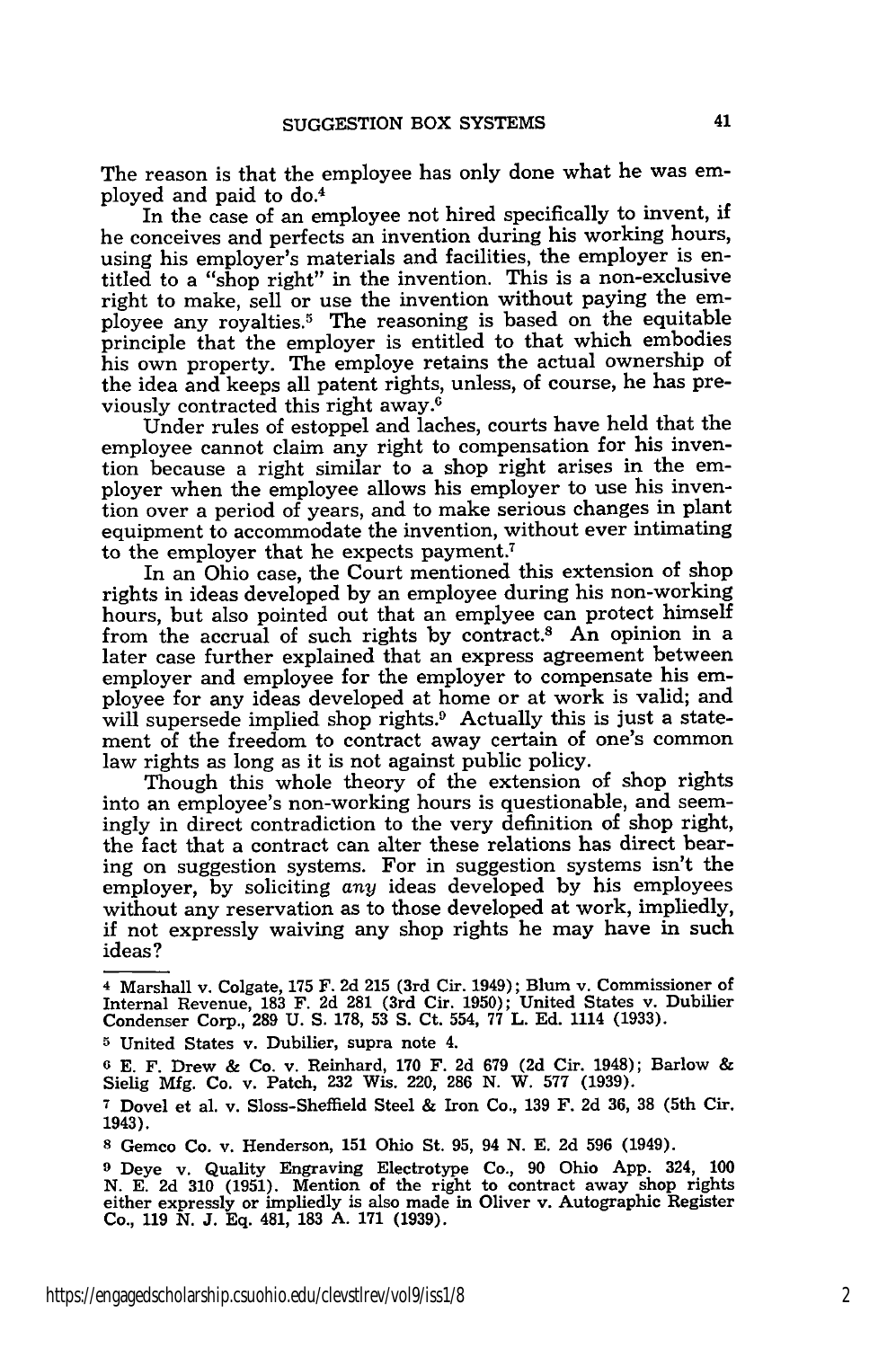### **A Contract for Ideas**

Essentially a suggestion system is a continuing offer to a class of persons for the submission of ideas. 10 When the employee submits his idea on the blanks provided, he is accepting the company's offer to investigate the workability of his idea and if useful to pay for it. The immediate duty to pay is conditioned on the usefulness of the idea. The transaction comes within all the rules of unilateral contract. $11$ 

Once accepted, the terms and conditions control the legal relations of the employer and employee. These are specified either on the suggestion form itself or in the literature in the plant covering the rules and conditions of the suggestion system. Once the employee has submitted his suggestion the employer may not revoke his offer. He may only revoke his offer to those who have not yet accepted. After acceptance **by** an employee the employer cannot change any of the rules unless agreed to **by** the submitting employee. And if he does revoke or change any of the rules it must be with as much notice as when announcing the suggestion system.<sup>12</sup>

The consideration for the employer's promise to pay an award is the receipt of a useful and valuable suggestion. If the suggestion is not useful the consideration fails and the contract is not binding. Or it could be reasoned that submitting the idea is acceptance, but that the condition precedent of usefulness has not been complied with. In either case, by accepting the offer of the company and the conditions on which the offer is based, the employee is allowing himself to be bound by the decision of the company as to his idea's usefulness. The company's decision is strictly its own. It cannot be restricted to the standard of a reasonable person. The employer has the power to exercise his good faith judgment as to whether or not he will adopt the suggestion. $13$ 

The specific problem of contracts for ideas is dealt with in another article in this Symposium, but in relation to suggestion systems a few remarks should be made. Primarily, for an abstract idea to be protected, there must be a contract before its  $disclosure.<sup>14</sup> Under suggestion systems this is no problem, as the$ contract to pay for a valuable idea is made as soon as the employee submits his suggestion.

**<sup>10</sup>**Williston, Contracts **§32** (Stud. ed. **1938);** Restatement of Contracts **§ 28.**

**<sup>11</sup>**Williston, op. cit. supra, note **10,** at **§ 90A;** Restatement, op. cit. supra **§ 70;** Mass. Mutual Life Insurance Co. v. George **&** Co., 148 F. **2d** 42 (8th Cir. 1945).

**<sup>12</sup>**Williston, op. cit. supra, note **10,** at **§ 59;** Shuey v. **U. S., 92 U. S. 697, 23** L. **Ed. 697 (1876).**

**<sup>13</sup>**Furgule v. Disabled American Veterans Service Foundation, **117** F. Supp. **375 (S. D. N.** Y. **1952);** Ritz v. News Syndicate, **183 N.** Y. **S. 2d 850 (1959).**

**<sup>14</sup>**Williamson v. **N.** Y. Central R. R., **258 App.** Div. **226, 16 N.** Y. **S. 2d 217 (1939);** Plus Promotions v. R. **C. A. Mfg.** Co., 49 F. Supp. **116 (S. D. N.** Y. 1943); Bowen v. Yankee Network, 46 F. Supp. **62 (D. C.** Mass. 1942).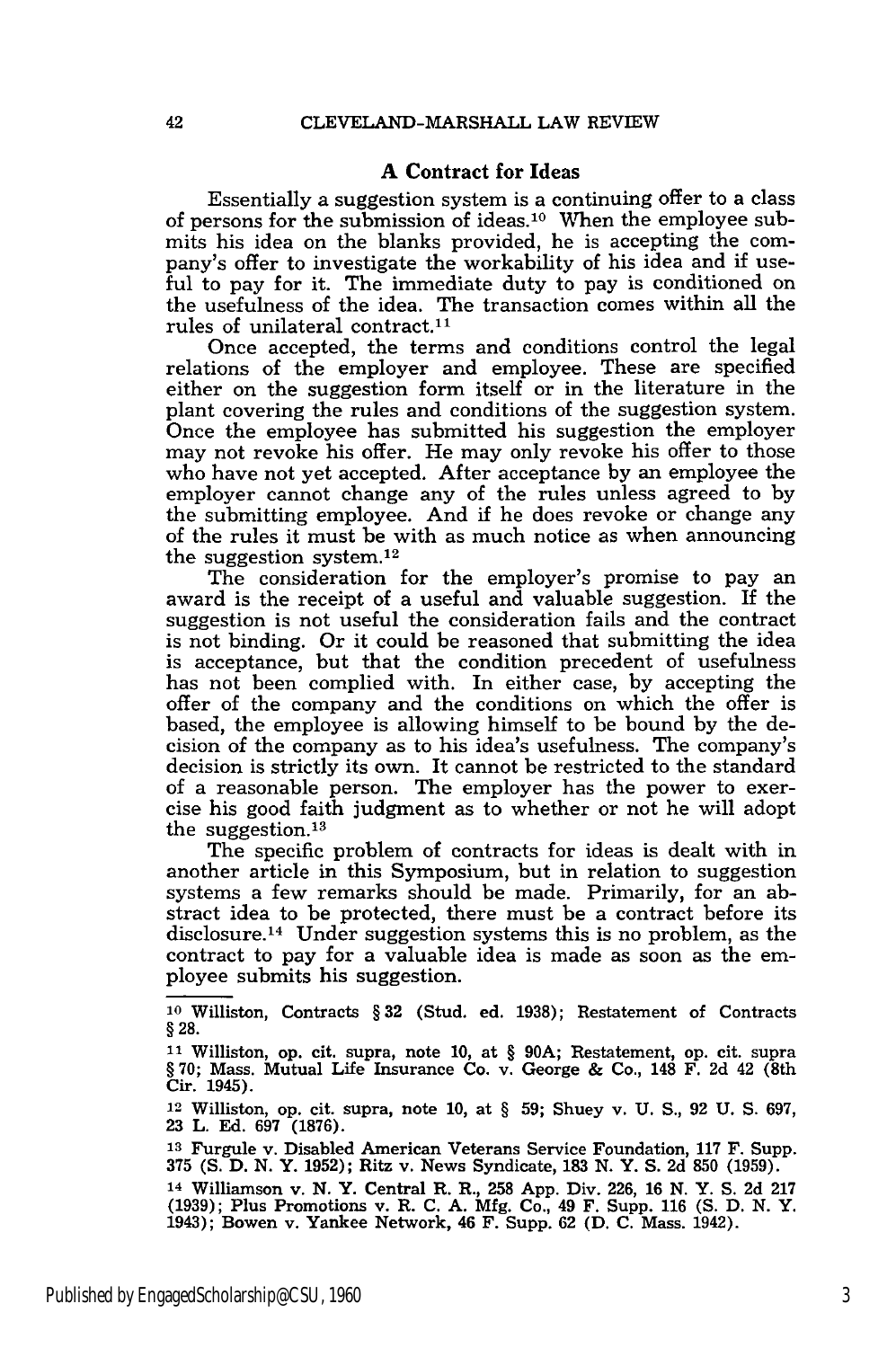For the idea to be a valid consideration it must not be universally known, and it must be new or novel to the recipient.<sup>15</sup> It could be disclosure of a public statute<sup>16</sup> or of information obtainable by anyone,<sup>17</sup> and still be valid, as long as the company had no previous knowledge of it. But if it is a common idea it must present a specific method for its use by the company.<sup>18</sup> None of these matters ordinarily raise problems for suggesters. Most suggestions are concrete proposals as to methods of production, and any that are accepted by the company are necessarily new and useful to them and thus constitute valid consideration.

The most serious problem in this area, for the employee, arises when he is told that the company had already been working on the same idea before he submitted it, though it is not yet in use. There is no clear solution to this problem from the employee's standpoint. The employee can ask for proof from the company and, depending on the system's procedure, he may or may not be satisfied. The employee's only alternative, if he thinks the idea is valuable enough and he is certain that the company has not supplied sufficient proof, is to go to court. Since this involves an issue of fact it is for a jury to decide.<sup>19</sup> Such extreme action is rarely if ever resorted to. The value of the suggestion usually would not justify court action, and secondly, an employee would rather keep his job and be somewhat disgruntled than have no job at all.

Each suggestion system is governed by its own rules and conditions. Most plans, however, provide for a release, making all adopted suggestions the property of the company. Some companies go further and make all ideas submitted under the plan their property, even if not adopted. It seems unfair for a company to insist on ownership of ideas it has turned down, especially if the suggester may be able to market the idea elsewhere.<sup>20</sup> Actually, such clauses tend to defeat one of the primary purposes of the suggestion system, that of developing better employee-employer relations.

Most systems also have a time limit after which an idea, if adopted, will not be paid for. The period varies from one to five years. Here too, though the clause is legally valid and binding, it would seem to defeat the system's purpose; for what difference does it make if a suggestion was given one year or five years ago? The company is still benefiting from the idea if it uses it, and should be obligated to pay for it.

**<sup>15</sup>**Singer v. Karron, 294 N. Y. **S.** 566, 162 Misc. 809 (1937); Soule v. Bon Ami Co., 201 App. Div. 794, 195 N. Y. **S.** 574 (1922); Masline v. N. Y. N. H. & H. R. R. Co., 95 Conn. 702, 112 A. 639 (1921).

**<sup>16</sup>**High v. Trade Union Courier Pub. Corp., 69 N. Y. S. 2d 526 (1946).

**<sup>17</sup>**Keller v. American Chain, 255 N. Y. 94, 174 **N.** E. 74, 75 (1930).

**ls** Haskins v. Ryan, 75 N. J. Eq. 623, 78 A. 566 (1908).

**<sup>19</sup>**Healy v. R. H. Macy & Co., 251 App. Div. 44, 29 N. Y. **S.** 165 (1937).

**<sup>20</sup>** Seinwerth, Getting Results from Suggestion Systems 27 (1948).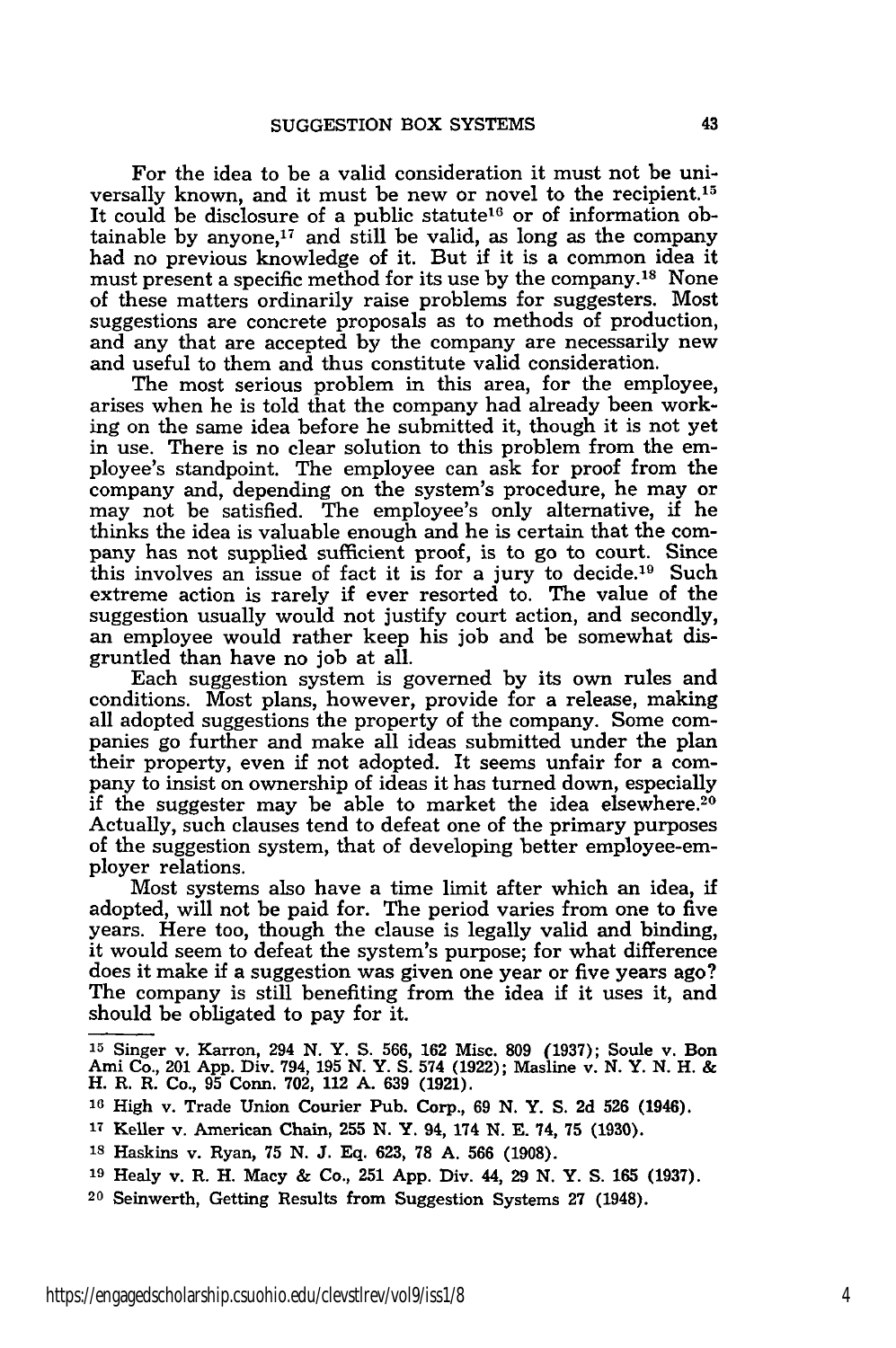#### **Payment**

Under most plans the method of payment is prescribed in the offer. For those ideas on which the savings to the company can be ascertained, the employee is usually paid between 10 and 20% of the first year's savings. What is meant by savings varies with each system. Some base their figures on gross profits, some on net profits, while others will deduct a percentage of capital expenditures where the initial outlay exceeds a specified amount. Where the value of the idea is intangible, each company has its own method of arriving at a figure.

Some companies have a maximum award. The purpose of this is to protect the company from claims for awards that they feel are too high. Such a practice would tend to limit employee participation and enthusiasm. It would seem that an award based on a saving of ten or twenty percent for the first year sufficiently protects the company from paying awards out of line with their actual value.

While most companies clearly specify the method of payment, some do not. In situations where a promise of payment has been made, but the amount or method of ascertaining payment is not specified, the courts would probably apply the standard of reasonableness to determine the amount payable under the contract. They would imply a promise in fact to pay the reasonable value of the idea.<sup>21</sup>

Under some systems, payment is based on the company's discretion. In these situations, it is questionable if an actual contract exists, because the promise to pay would seem to be illusory. Under these terms, the company could decide to pay nothing. It is entirely within its power to decide its own performance. Here perhaps quasi-contract would apply. There is an expectation of payment on the part of the employee; it is clear he is not volunteering his services; and the company is aware of his expectation. Under these circumstances, the company by using the idea would seem to obligate itself to pay the reasonable value. At least one court has refused recovery in quasi-contract where payment was based on the company's discretion. 22 But in this case the idea was unsolicited and the court said that the plaintiff did not rely upon payment as a contractual obligation, but trusted the "fairness and liberality" of the defendant company. In a suggestion system the employee is relying upon a supposed contractual obligation. Realistically, the employee is not relying on the company's fairness and generosity, but is expecting to be paid the reasonable value of his idea.

**<sup>21</sup>** Brunner v. Stip, Baer & Fuller, **352** Mo. **1225,** 181 **S.** W. **2d** 643 (1944); Sabatini v. Hensley, **161** Cal. App. 2d 172, **326** P. 2d **622 (1958);** Dysart et al. v. Remington Rand, 40 F. Supp. **596** (D. C. Conn. 1941); Cool v. Int'l Shoe Co., 142 F. 2d **318, 320** (8th Cir. 1944); Miller v. Int'l Harvester, 179 Kan. 711, **298** P. 2d **279** (1956); Sandeman v. Sayres, **50** Wash. **2d** 539, 314 P. 2d 428 (1957); Williston, op. cit. supra note 10, at **§** 41.

**<sup>22</sup>** Davis v. General Foods Corp., 21 F. Supp. 445 (S. D. **N.** Y. 1937).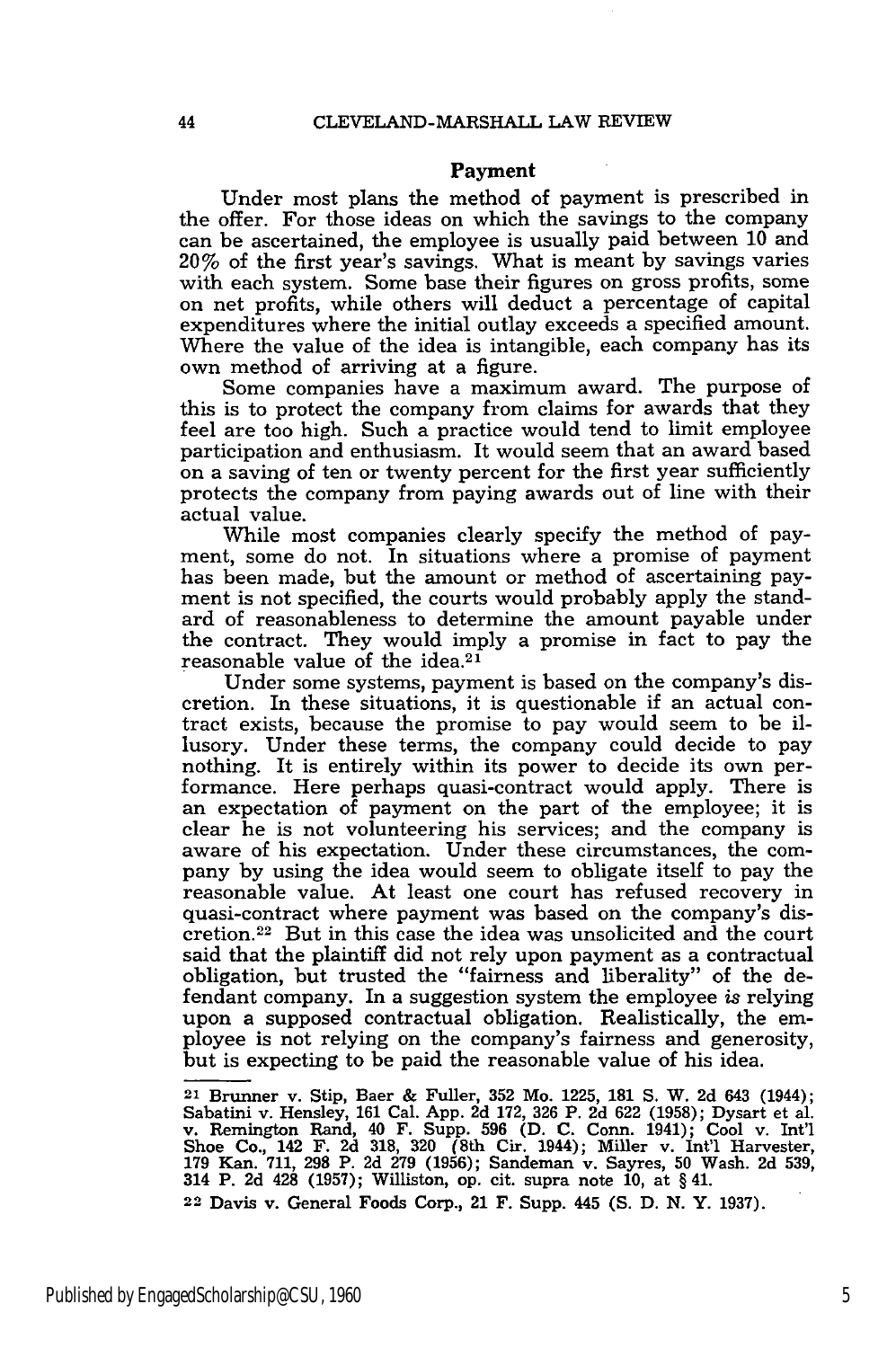In systems where nothing is said about payment, that is, where the company only states willingness to accept ideas, there would be no contract. Under these circumstances, for the employee to recover in quasi-contract, it would be essential to show that payment was expected, and that the idea was not gratuitously offered to the company.<sup>23</sup> Circumstances must exist that indicate that the employee intended to be compensated. Past plant practices of paying for adopted ideas, publicity in the plant, and general knowledge of awards paid under suggestion systems, would seem to justify the employee in expecting payment and spelling out a clear case for recovery in quasi-contract.

In one case<sup>24</sup> an employee was suing in quasi-contract for payment for an adopted idea. The court dismissed the complaint without prejudice because the employee might be able to amend the complaint to show that he construed the invitation and submitted the suggestion with the reasonable expectation of compensation. This specific case dealt with an idea conceived during working hours. The court said that in order to avoid the accrual of shop rights, there must be an agreement either express or implied for compensation. Did the court mean an agreement implied in fact or implied in law? Since the court does allow the complaint to be amended, and the action is one in quantum meruit, one must assume that the court meant that implied-inlaw would be sufficient.

#### **Conclusion**

When the employee accepts the company offer, he is accepting its terms. And though there are areas in which the system may not seem fair, in many instances there is no legal remedy available to the employee. He is bound by the contract he willingly entered into. If he submits his suggestion he is bound by a maximum award limitation and a limitation period after which his idea will not be paid for; he must assign all his property rights to the company on all adopted or submitted ideas; he must be ready to believe the company if it says that it was working on his idea before he ever submitted it; he must be willing to accept its definition of savings, and the company method of determining payments. Of course, this is putting the suggestion systems' weaknesses in very strong terms, for very few, if any, systems have all these limitations.

Some companies have tried to protect the employee, to the greatest extent possible, by providing for review boards, and requiring tangible evidence from their engineering departments on engineering claims that the work was already in process be-

**<sup>23</sup>** Ryan v. Century Brewing Assn., **185** Wash. **600, 55** P. **2d 1053 (1936);** Woodruff v. New State Ice Co., 197 F. 2d 36 (10th Cir. 1952); Matarese v.<br>Moore-McCormack Lines, 158 F. 2d 631 (2d Cir. 1946); Liggett & Meyer<br>Tobacco Co. v. Meyer, 101 Ind. App. 420, 194 N. E. 206, 210 (1935).

<sup>24</sup> Wiles v. Union Wire Rope Corp., 134 F. Supp. **299, 301** (W. **D.** Mo. **1955).**